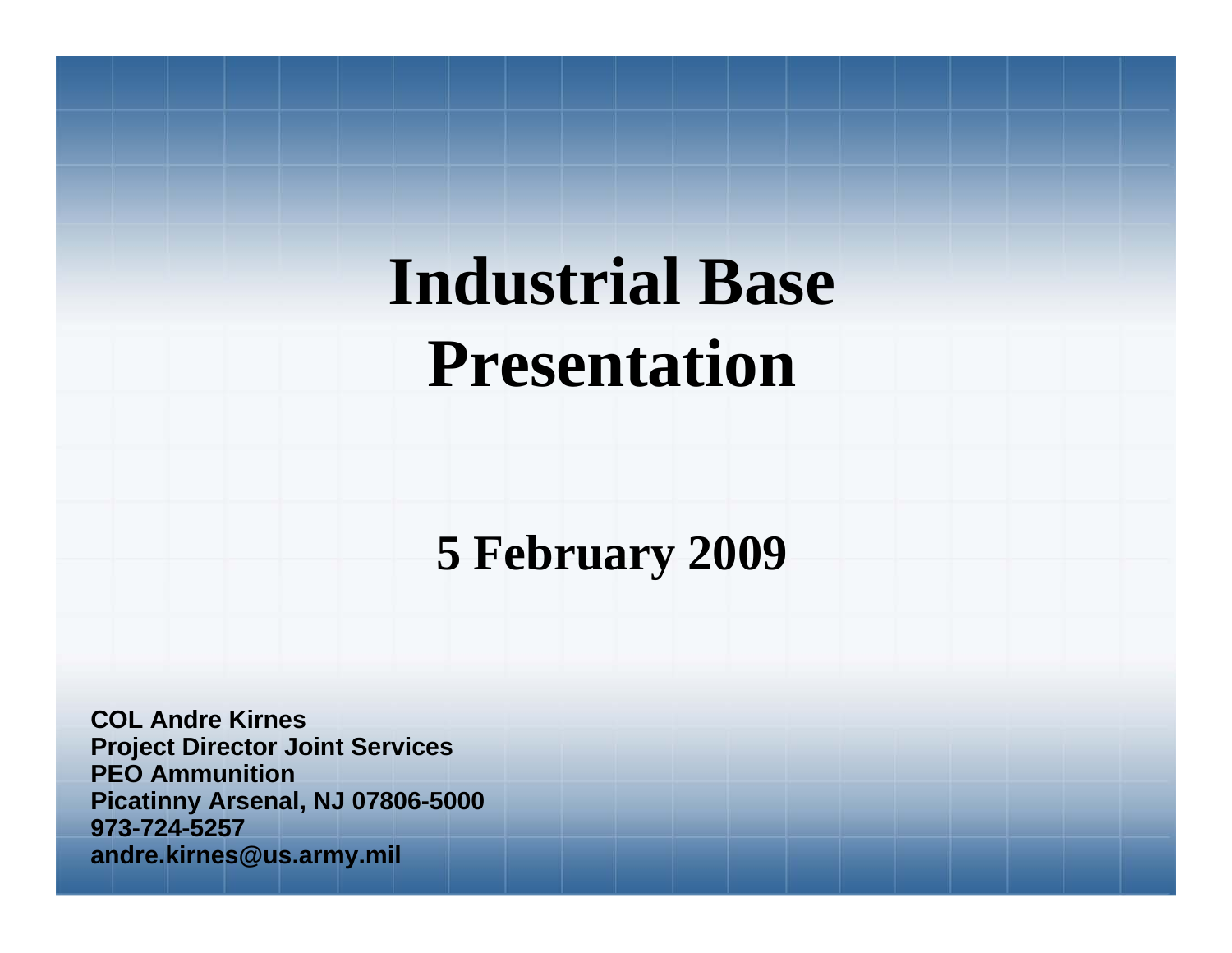

**Industrial Base Panel Industrial Base Panel Purpose Purpose**



- Capture and share insights from different munitions providers as to:
	- What we have done well and what we can improve upon
		- Contractor Operated Contractor Owned (COCOs) Mr. Dave Siggers (Spectra, Camden AR)
		- Government Owned Contractor Operated Facilities (GOCOs) - Mr. Michael Yoh (Day and Zimmerman, Philadelphia, PA)
		- Government Owned Government Operated Facilities (GOGOs) - COL William Barnett (Pine Bluff Arsenal, AR)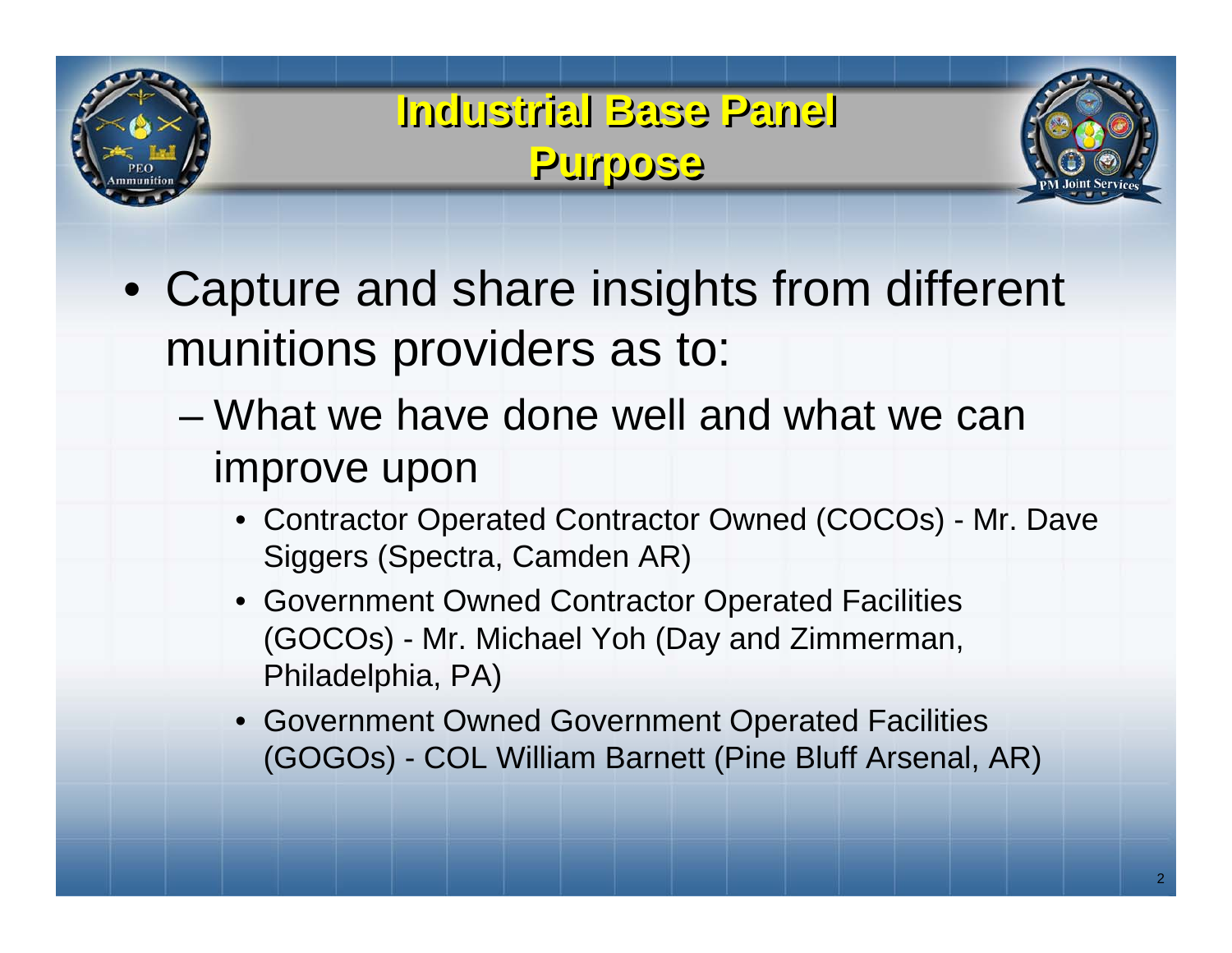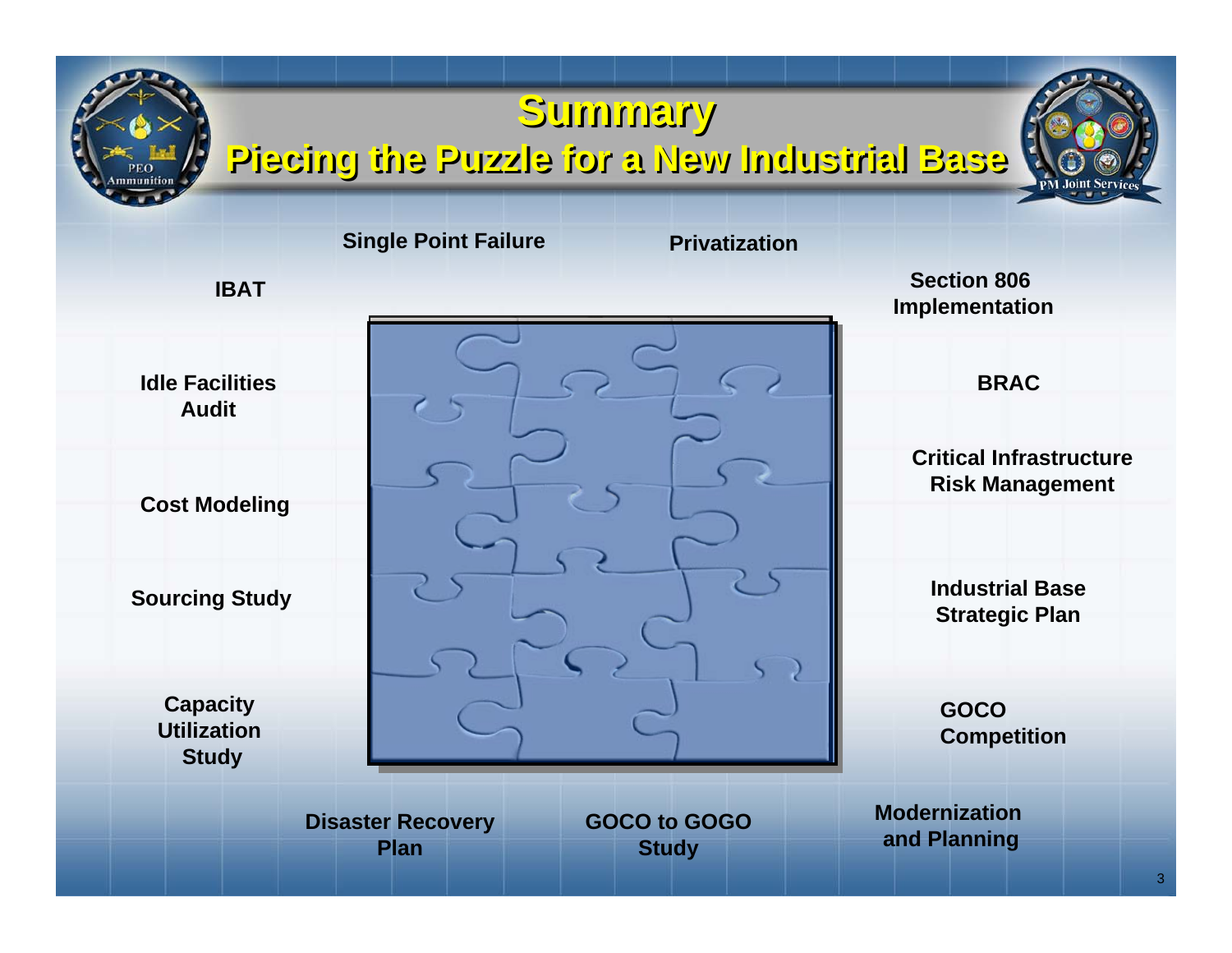### **Background - Background - FFacts and Assumptions acts and Assumptions**



Problem Statement: **Historicall y, a lack of organic Ar my A mmunition Plant (AA P)/Depot modernization resourcing h as resulted in antiquated/unreliable equipment and infrastructure that challenges our ability to deliver ammunition to the Joint Warfighter in support of the National Defen se Strategy**

### **Facts:**

- **Achievement of National Defense Strategy (NDS) o bjectives depen ds o n a viable organic ammunition industrial base**
- **49 Critical sin gle poi nt failures23 mitigated**
- $\triangleright$  Organic ammunition industrial base provides **capabilities/capacities not available in the commercial sector**
- **WWII Vintage Equipment/Facilities**
	- Oversized & Under Utilized
	- $\checkmark$  Unreliable
	- Equip me nt/Parts Obsolesce nce
- **Historically Resourci n g has been Cyclical**

 **Sustainment of t he industrial base is funded through customer orders**

### **AssAss umptions: Lack of modernization & umptions: Lack of modernization & sustainment of the organic ammo industrial sustainment of the organic ammo industrial base will result inbase will result in**

- **National Military Strategy will be at ris k National Military Strategy will be at ris k**
- **High probability of catastrophic High probability of catastrophic production failures within our ammo plants production failures within our ammo plants**
- **High probability of significant supply disruptions will exist High probability of significant supply disruptions will exist**
- **▷ Organic industrial base will remain**<br>inefficient **inefficient inefficient**
- **Increa s e in foreign dependency INCREASE IN FOREGAL ACCORDING TO THE EXT for ammo and ammo components for ammo and ammo components**

### **What We Are Doing Now What We Are Doing Now**

- **Modernizing**
- **Modernizing Utilizing Lean Six Sigma principles Utilizing Lean Six Sigma principles**
- **Government-Owned, Contractor- Government-Owned, Contractor-Operated (GOCO) competitions Operated (GOCO) competitions**
- **Strategic planning Strategic planning**
- **Optimizing ammo supply network Optimizing ammo supply network**
- **Implementing BRAC Implementing BRAC**
- **Consolidating operations Consolidating operations**

4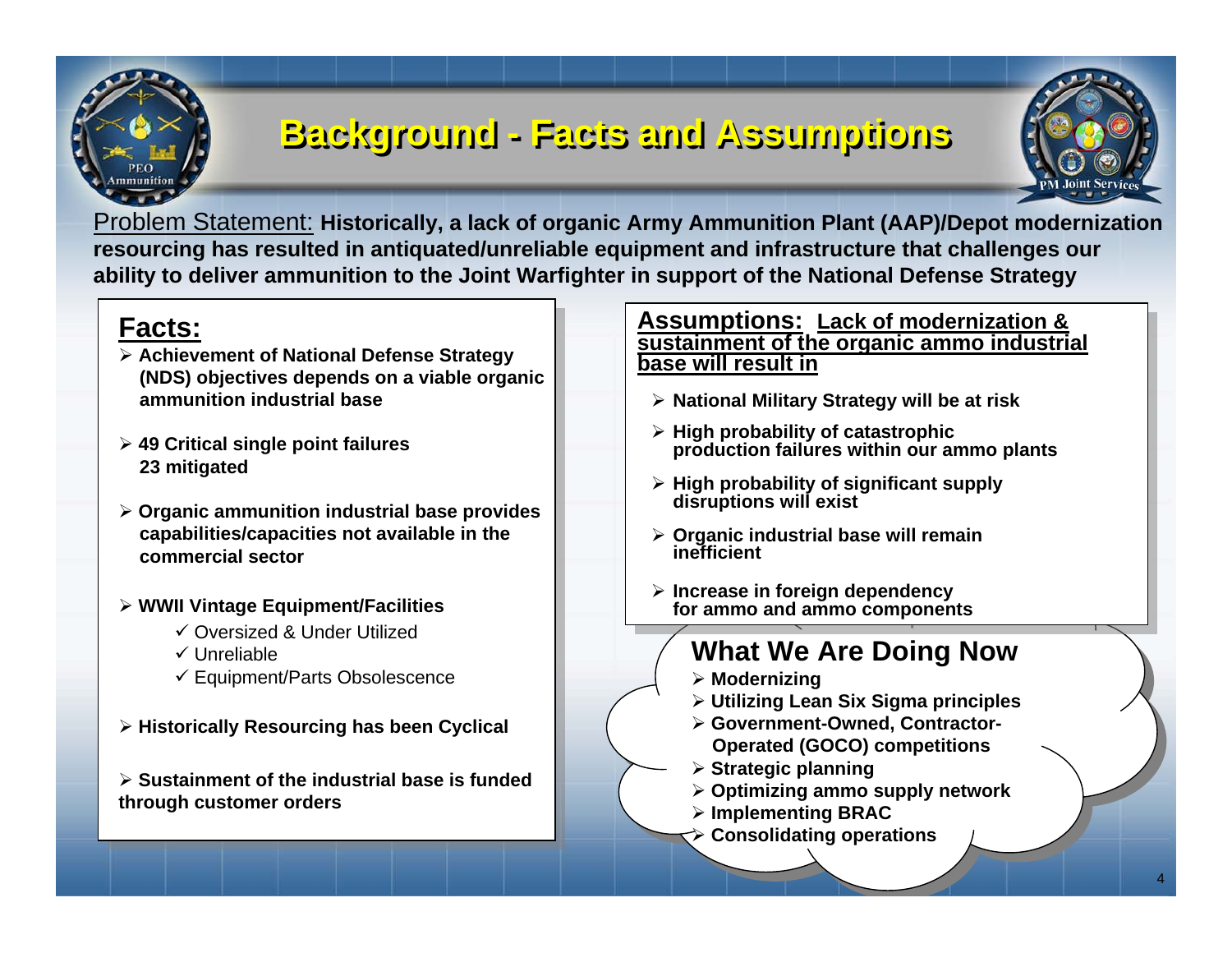## **SMCA IBSP SMCA IBSP Development Process Development Process**



## **A World Class To provide strategic guidance and establish a To provide strategic guidance and establish a management framework to posture the ammunition management framework to posture the ammunition production and logistics supply chain to effectively and production and logistics supply chain to effectively and efficiently respond to the Joint Warfighter's current efficiently respond to the Joint Warfighter's current and future conventional ammunition requirements and future conventional ammunition requirements**

| <b>Readiness</b><br>Capabilities<br>Readiness<br>Costs<br><b>Strategies</b><br>Workforce<br><b>siveness</b><br>winima | Life<br>Cycle |  | Optimize<br>Depot<br>Logistics |  |  |  | <b>Reduce</b> |  |  | Initiate<br><b>Innovative</b><br>Acquisition |  |  | Modernize<br>Industrial<br><b>Base</b> |  | Improve<br><b>Munitions</b><br><b>Supply Chain</b><br>Respon- |  |  | Recruit,<br>Train,<br><b>Retain</b><br>The Best |  | Collabor'n,<br>Commo.<br>throughout<br>the IB |
|-----------------------------------------------------------------------------------------------------------------------|---------------|--|--------------------------------|--|--|--|---------------|--|--|----------------------------------------------|--|--|----------------------------------------|--|---------------------------------------------------------------|--|--|-------------------------------------------------|--|-----------------------------------------------|
|-----------------------------------------------------------------------------------------------------------------------|---------------|--|--------------------------------|--|--|--|---------------|--|--|----------------------------------------------|--|--|----------------------------------------|--|---------------------------------------------------------------|--|--|-------------------------------------------------|--|-----------------------------------------------|